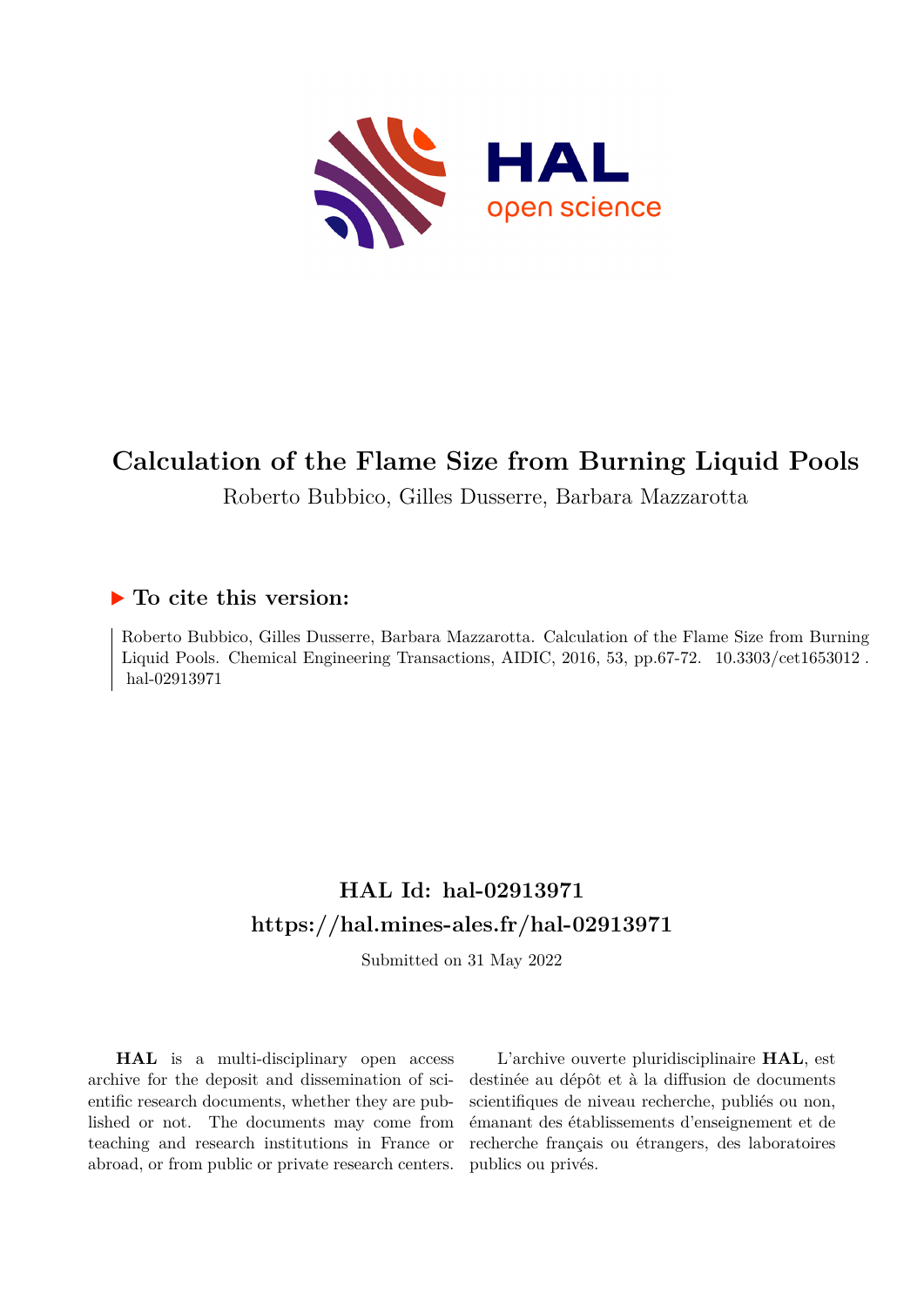### Calculation of the Flame Size from Burning Liquid Pools

Roberto Bubbico<sup>a\*</sup>, Gilles Dusserre<sup>b</sup>, Barbara Mazzarotta<sup>a</sup>

aDipartimento di Ingegneria Chimica Materiali Ambiente, "Sapienza" Università di Roma, Via Eudossiana 18, Roma,Italy b Ecole des mines d'Alès, 6 avenue de Clavières, 30319 Alès cedex, France roberto.bubbico@uniroma1.it

#### **ABSTRACT**

The calculation of the consequences associated with a pool fire consists in a stepwise procedure where a number of parameters must be characterized, which depend on the geometrical size and shape of the flame. A number of calculation models exists in the literature, characterized by different levels of accuracy and complexity.

In the present work we will focus on the characterization of the geometrical configuration of the flame generated from a pool fire: some of the most commonly adopted models will be shortly recalled, and compared against experimental data taken from the literature. It is expected that this would provide useful information about the range of applicability and the level of accuracy of these models. Also, it will help improve the quality of the results, and reduce the time required for carrying out important applications such as consequence assessment and risk analysis, where a large number of calculations must be run.

#### **1. Introduction**

Pool fire represents one of the most common accidental events which can occur within an industrial installation (Vilchez et al. 1995), however, since it is generated by the ignition of the release of any flammable liquids, it can actually happen in a wide range of situations, like during the transportation of traditional liquid fuels from storage or production sites to the final destination, and in other everyday-life conditions.

Unless a very large release has occurred, the consequences of such an event are usually limited to a relatively small area surrounding the location of the leak, compared with other more harmful accidents characteristic of the process and power industry, like VCEs and fireballs. Nonetheless the estimation of the impact area of pool fires is of great importance, especially when the possibility of generating accidents characterized by larger impact areas and more serious consequences (domino effect), is present.

The damages caused by a liquid fire are mainly connected with the heat radiated in the surrounding area, which depends on a number of parameters: the energy per unit time emitted by the flame, the distance from the fire, the characteristics of the target surface receiving the radiated heat (e.g. shape and size), and a number of other environmental conditions (atmospheric transmissivity, wind intensity, etc.).

At least in theory, the heat received by a given target might be calculated by means of the classical Stefan-Boltzmann equation, but due to the wide range of variability of the involved parameters, and to the uncertainty in their quantitative assessment, a number of theoretical and semi-empirical models have been proposed over the years and are still commonly adopted by safety engineers. Since they do not require the knowledge of many specific input parameters, another advantage of these correlations, lies in the fact that they can be easily applied in a number of applications where a great amount of quick calculations have to be carried out, such as in Risk Analysis. Nonetheless, because of the lack of experimental data, uncertainties are still present about their practical applicability. In this view, and with reference to other dangerous phenomena like explosions, it has already been shown that an assessment of the reliability and of the range of applicability of these models is of the higher importance (Bubbico and Mazzarotta, 2013). Consequently, a similar analysis will be repeated here with reference to some of the most widely known and adopted pool fire models.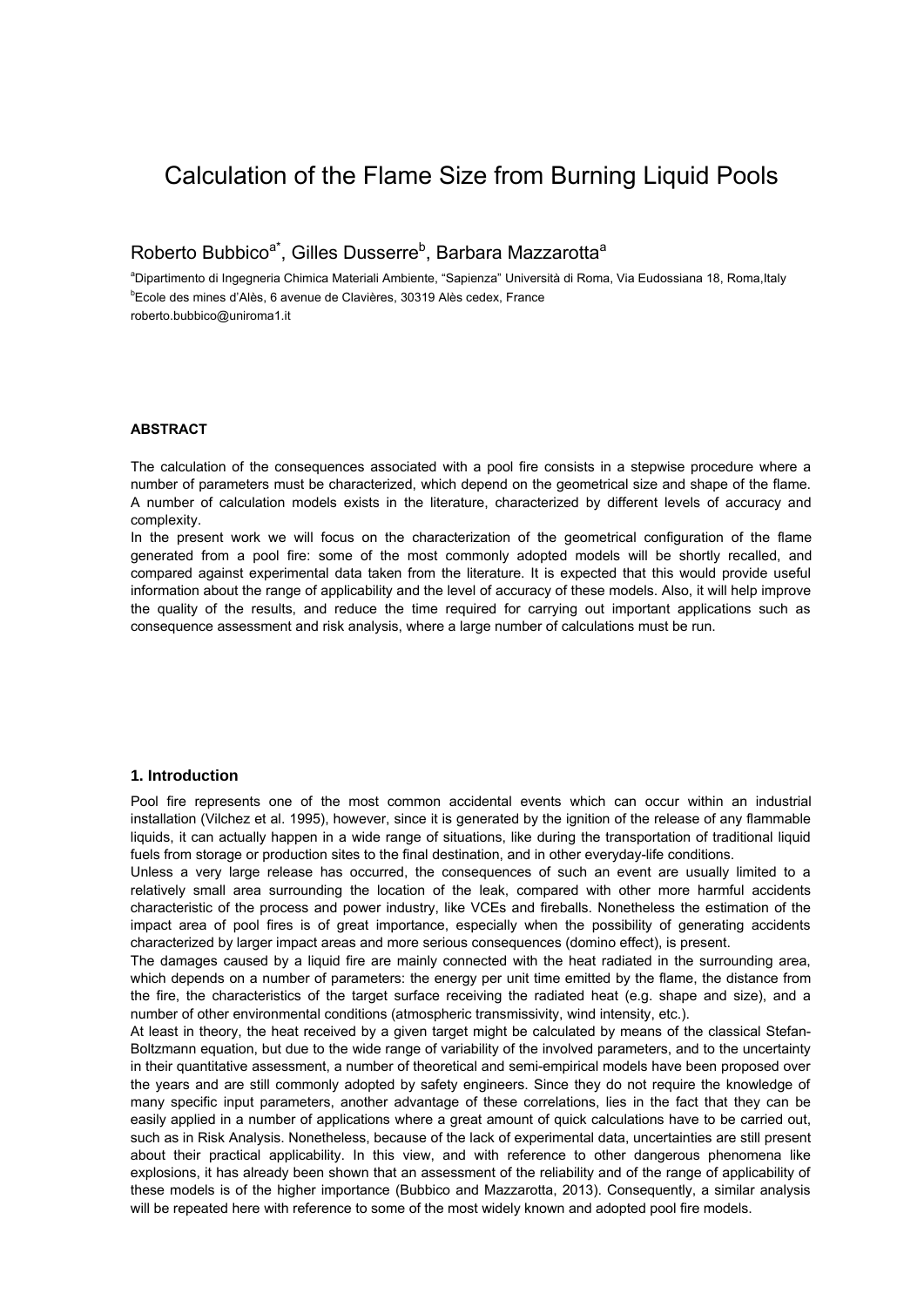#### **2. Literature background**

Assessing the damages caused by a pool fire is a stepwise procedure: following a backward sequence it can be observed that the heat received by a given target depends on a number of factors, such as the heat actually radiated by the fire, the fraction of heat "lost" along the travel from the emitting (the flame) to the receiving surface, the distance and the relative exposure of the receiving surface with respect to the emitting one (all of them summarized in the so-called geometric view factor). Most of these factors depend either on the geometrical size and shape of the flame and/or on the heat produced by the fire. The geometry of the fire is in turn a function of different parameters: some of them are intrinsic with the fuel involved in the fire (e.g. the physical properties, the heat of combustion, etc.); other parameters are somehow accidental, like the release rate, the size of the pool at the base of the fire (whether confined or not), the properties of the surface on which the liquid pool is formed (physical and thermal properties, whether flat or inclined terrain, etc.), the wind velocity and direction, and many others. Similarly, the heat produced by the fire is a function of the combustion rate and the heat of combustion of the fuel.

As might be expected, for each of the above parameters a number of calculation models exist, characterized by different levels of accuracy and complexity. Frequently, a higher accuracy is associated with a higher complexity of the model, which, in turn, often implies a larger number of input parameters for the model and longer calculation time. A higher accuracy is usually required when a specific case is under investigation, for example when at least some the parameters involved are already known in advance (e.g. pool size, wind velocity, distance from the target, etc.). In other cases, a lower accuracy can be tolerated, provided that shorter calculation times are obtained; this is the case of risk analysis, for example, where *all* the possible accidental scenarios have to be taken into consideration and simulated (different pool sizes, fuel and/or ambient temperatures, wind velocity and direction, distances, and so on). In these cases, an accurate analysis of all these scenarios would require an unacceptable calculation time; as a consequence, an optimum between results accuracy and calculation time is here sought, and a number of simplified models and correlations are thus available in the literature.

As stated above, the present work will focus on the characterization of the geometrical configuration of the flame generated from a pool fire: some of the models most commonly adopted in risk analysis will be shortly recalled in this section, and they will then be compared against experimental data obtained from the literature in the next section.

#### **2.1 Burning rate**

The first step in calculating the consequences of a pool fire consists in the calculation of the burning rate, that is the velocity of consumption of the fuel from the liquid pool. Three of the most common models will be used here.

Zabetakis and Burgess (1961) proposed the following relation for the calculation of the burning rate from hydrocarbon liquid pools:

$$
m'' = m''_{\infty} \left( 1 - e^{-k\beta D} \right) \tag{1}
$$

where m"<sub>∞</sub> is the specific mass burning rate at "infinite" diameter (kg/m<sup>2</sup>/s) to be experimentally determined, k is the absorption-extinction coefficient of the flame  $(m<sup>-1</sup>)$ , β is a correction coefficient for the beam length, and D is the pool diameter (m). According to this equation, the pool diameter has an explicit influence on the burning rate of the fuel, at least at low diameter values. A significant drawback of this equation is that all parameters are fuel-dependent and have to be determined experimentally: reliable measurements are available in the literature for a few substances, only, and in some cases different values are provided for the same fuels (Babrauskas, 1983; Rew and Hulbert, 1995; Munoz et al., 2004). Babrauskas (1983) also suggests deriving the combination kβ and not separated into k and β.

At larger scales (i.e. around 1 m diameter), the influence of the pool diameter vanishes and Burgess et al. (1961) correlated the burning rate of a number of liquid fuels (specifically, liquid hydrogen, liquid natural gas, butane, methanol, hexane, benzene, and xylene) by the simple relationship:

$$
m'' = 1.27 \cdot 10^{-6} \rho_L \frac{\Delta H_c}{\Delta H^* v} \tag{2}
$$

where  $\rho_L$  is the density of liquid fuel at boiling point,  $\Delta H_c$  is the heat of combustion (kJ/kg), and  $\Delta H^*_{\nu}$  is the modified heat of vaporization at the boiling point of the liquid given by

$$
\Delta H_{\nu}^* = \Delta H_{\nu} + \int_{T_a}^{T_b} c_p dT \tag{3}
$$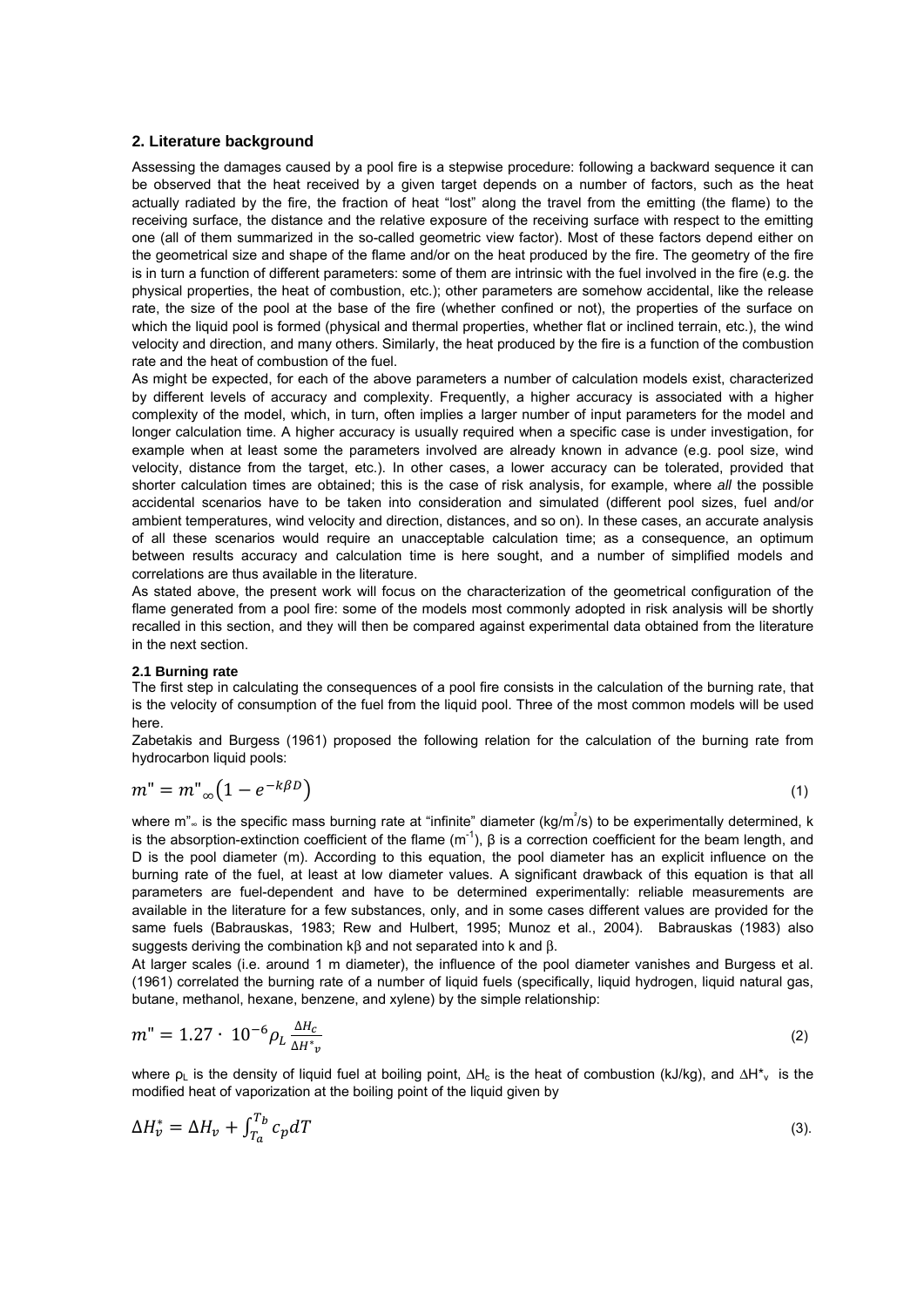In Eq(3)  $\Delta H_v$  is the heat of vaporization of the liquid at the boiling temperature (kJ/kg) and c<sub>p</sub> is the heat capacity of the liquid (kJ/(kg°C)).

Eq(2) has been recognized as not accurate enough for liquefied gases (Mudan, 1984), and a more general, though less accurate, fitting equation has been proposed:

$$
m'' = 1 \cdot 10^{-3} \frac{\Delta H_c}{\Delta H^* v}
$$
 (4).

An advantage of equations (2) and (4), with respect to Eq(1), is that they only need the heat of vaporization and heat of combustion of the involved fuel, which are much more easily available than the experimental parameters required by Eq(1).

Many other theoretical or empirical correlations are available in the literature (see for example Joulain, 1997; De Ris et al., 2000; Raj, 2007), however they will be not adopted here either because of their limited range of validity or because of the time required to get the input data or to run the calculations, which are not always acceptable during a full risk analysis.

#### **2.2 Flame height**

The flame height is a fundamental parameter to assess the consequences associated with a pool fire, and a large number of models have been proposed over the years for its quantification (just to name a few, see Rew et al., 1997; Mudan and Croce, 1986; Mudan, 1984; Raj, 2007; Munoz et al., 2007).

The best known and most widely adopted correlation for calculating the ratio between the flame height and the diameter of a circular pool is the one by Thomas (1963):

$$
\frac{H}{D} = 42 \cdot \left(\frac{m^{"}}{\rho_a \sqrt{gD}}\right)^{0.61} \tag{5}
$$

where m" is the specific mass burning rate (kg/m<sup>2</sup>/s) calculated by Eq(2),  $\rho_a$  is the air density (kg/m<sup>3</sup>), and g the gravitational acceleration (m/s<sup>2</sup>). Thomas also suggested an improved correlation to take into account the influence of the wind, however the value of the wind speed is rarely known from the available experimentations, and therefore this version will not be considered here. Other correlations have been put forward by different Authors, however they are either specific for particular fuels (see for example Moorhouse, 1982), or they proved to be less accurate than Eq(5) (Mudan, 1984).

Based on a variety of experimental measurements (even from jet fires), Heskestad (2002) proposed a correlation where the height of the flame is dependent on the heat produced by the fire, instead of the burning rate as in Eq(5):

$$
\frac{H}{D} = \frac{0.235Q^{2/5}}{D} - 1.02\tag{6}
$$

with Q (kW) the heat release rate.

Differently from Eq(5) and Eq(6), where the size of the flame is a function of the burning conditions, represented by either the mass burning rate m" or the heat release rate Q, the BrLtz correlation (Zhang et al., 2014) represents an even simpler approach, since the height of the flame is dependent on the diameter of the pool only:

$$
\frac{H}{D} = 1.73 + 0.33D^{-1.43} \tag{7}
$$

#### **3. Results and discussion**

The above equations have been applied to a number of experimental data obtained from the literature. Unfortunately literature data are scarce in quantity and often incomplete (missing information on weather data, like temperature and wind velocity, on the physical properties of the fuels, and so on). As a consequence it is usual making reference to well known and often referred to experimental campaigns. Some of these data have already been summarized in previous papers, so, for the sake of simplicity, the data used in the present work have been directly derived from them, and in particular from Babrauskas (1983) and Rew and Hulbert (1995).

#### **3.1 Burning rate**

In order to check the accuracy of the above models, in Figure 1 the experimental values of the burning rate of hexane pool fires are reported along with the calculations provided by Eqs (1), (2) and (4). It is apparent that, while Eqs (2) and (4) provide rather good (constant) values of the infinite diameter burning rates, only Eq (1) is able to predict accurate values of the burning rate in the whole range of diameters investigated, and in particular for small pools (i.e., in the case of hexane, for D less than about 1.5 m). The same behaviour is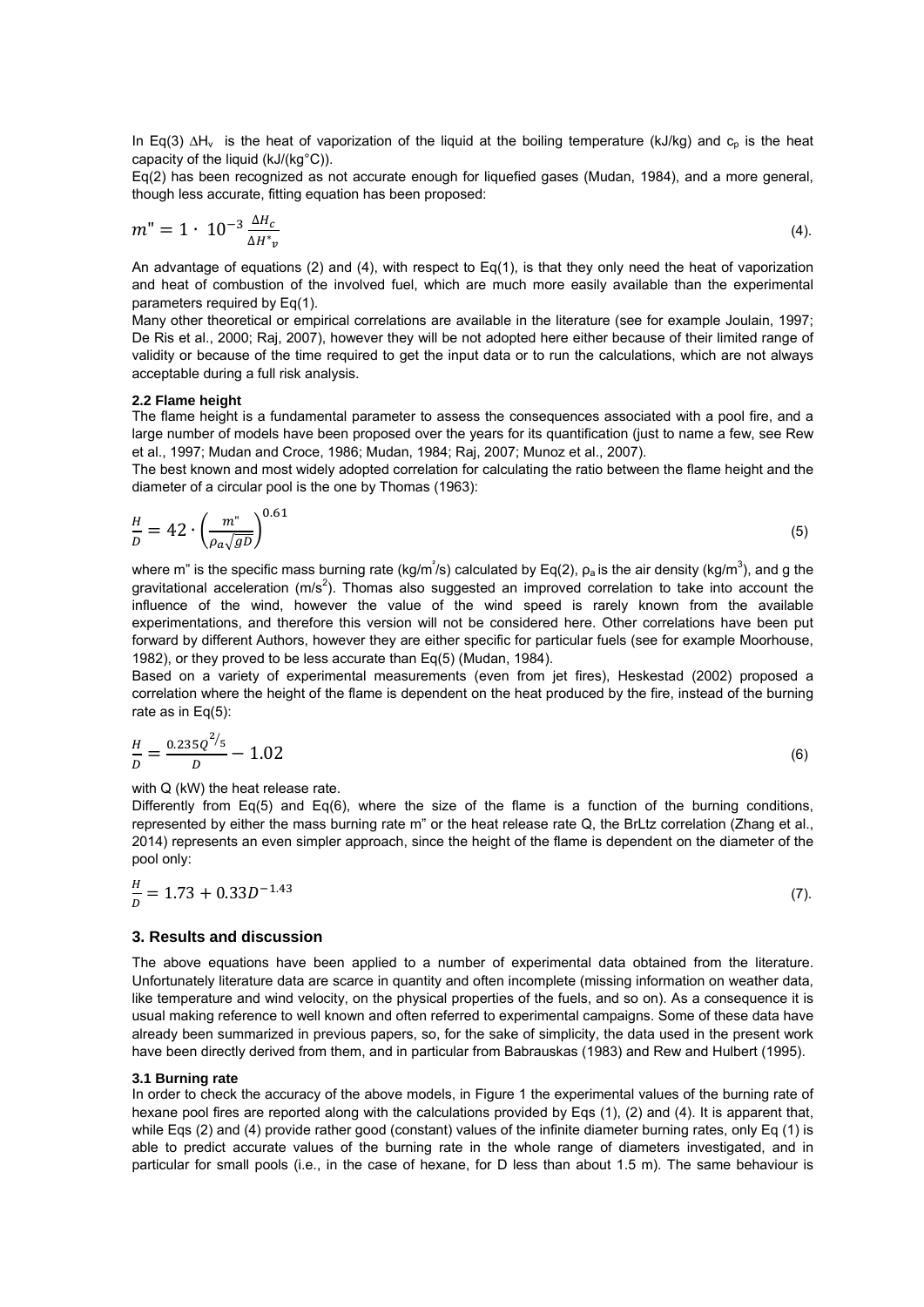observed for most of common hydrocarbons and conventional liquid fuels (e.g., heptane, gasoline, JP4, etc.). Conversely, none of the adopted equations is able to reliably predict the burning rate for liquefied gases (LNG and LPG), as shown in Figure 2. This is in agreement with similar observations by Babrauskas (1983).

The above results demonstrated that Eq (1) provides better estimates of the burning rate of most hydrocarbons, with respect to Eqs (2) and (4). However, two considerations should be highlighted: the use of Eq(1) requires the knowledge of specific parameters strictly linked to the investigated fuel, which have to be experimentally determined and are not easily found in the literature; furthermore, from a practical point of view, in many cases pool fires generated by relatively large pools are of interest (which often means larger than 1 m), and in these cases the infinite diameter burning rates could suffice. On the other hand, it is worth saying that even in the case of Eqs (2) and (4), when mixtures of hydrocarbons are involved, which are not always very well characterized in terms of composition, their physical properties, such as the heat of evaporation and the heat of combustion which appear in Eq (3), cannot be accurately calculated, and consequently a significant uncertainty can be found in the estimation of the mixture burning rate.



*Figure 1: Burning rates for hexane. Experimental data and models predictions.* 



*Figure 2: Burning rates for LNG. Experimental data and models predictions.* 

#### **3.2 Flame height**

In Figure 3 the experimental values of the flame height of hexane and heptane pool fires are reported along with the values calculated with Eqs(5) to (7); the curves are on a log-log scale for a better understanding of the trends. In the case of Eq(6), the heat production rate is required, which is linked to the burning rate of the fuel; since, as shown in section 2.1, this latter parameter can be calculated with different equations, different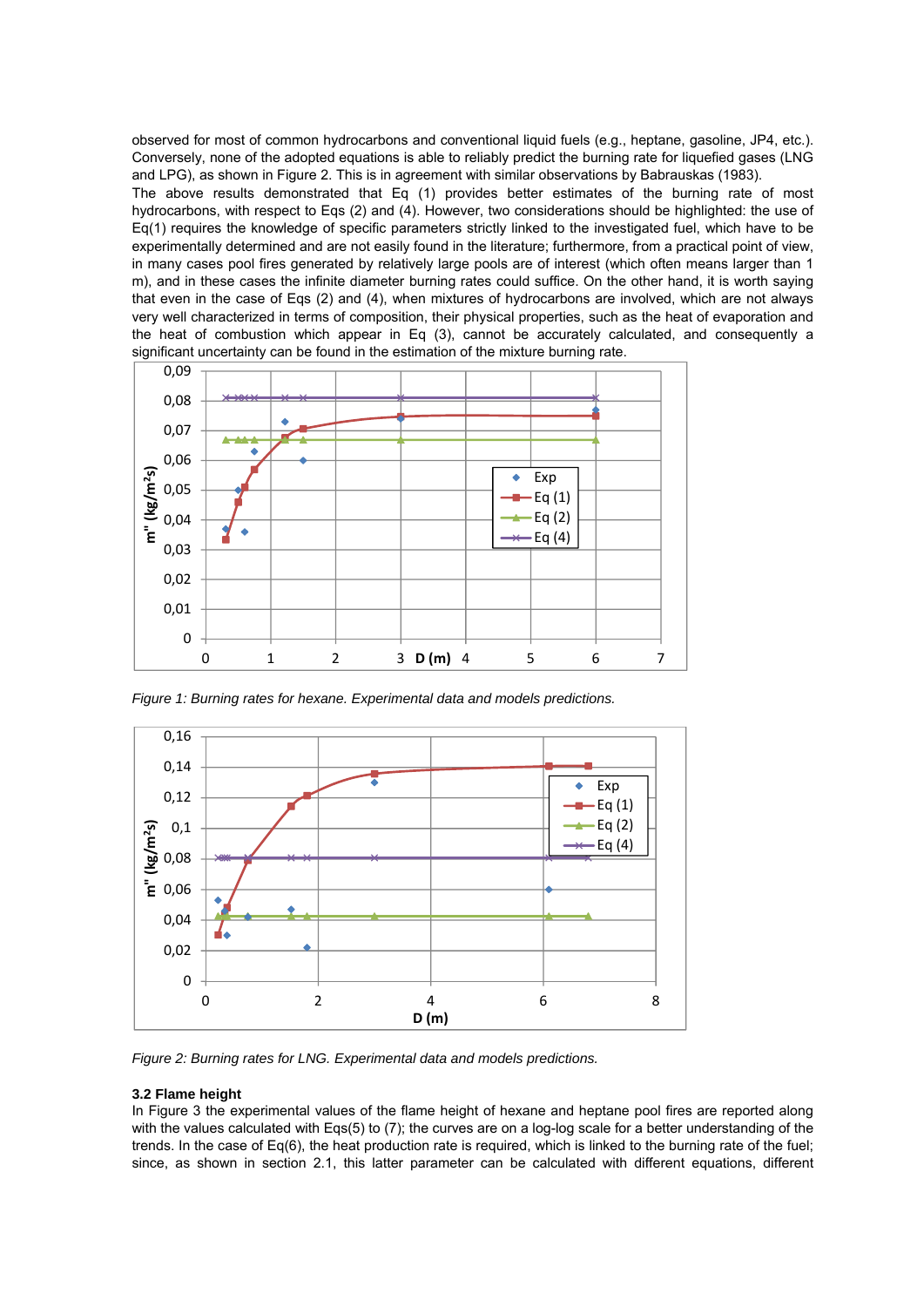versions of Eq(6) can be correspondingly derived. In the present case Eqs(1) and (4) have been adopted, giving rise to Eqs(6a) and (6b), respectively.



*Figure 3: Flame height for hexane and heptane. Experimental data and models predictions.* 

It can be seen from Figure 3 that the Thomas correlation (Eq(5)), better fits the experimental data, with a very narrow spread of the estimates: an average ratio between calculated and experimental height ( $H_{cal}$ elc/Hexp) of 1.11 with a variance of 0.03, is obtained. Also Eq(6a) gives accurate results with a slightly larger overestimation of the flame length with respect to Eq(5): average ratio  $H_{cal}$ - $H_{exp}$ =1.25 and var=0.01. In Table 1 the correlation parameters for the other equations are also reported.

|  |  |  | Table 1: Statistical parameters for hexane and heptane pool fires |
|--|--|--|-------------------------------------------------------------------|
|--|--|--|-------------------------------------------------------------------|

|                            | Eg (5) | Eq $(6a)$ | Eq(6b) | Ea (7) |
|----------------------------|--------|-----------|--------|--------|
| Average $H_{calc}/H_{exp}$ | 1.11   | 1.25      | 1.41   | 0.75   |
| Variance                   | 0.03   | 0.01      | 0.03   | 0.02   |

In the case of hydrocarbon mixtures, like gasoline and kerosene (see Figure 4), rather different results are obtained, with the Thomas correlation showing a larger overestimation of the calculations with respect to the experimental values ( $H_{cal}$ /H<sub>exp</sub>=1.23 average and variance 0.23), and the BrLtz correlation (Eq(7)) providing an excellent agreement with the measured data  $(H_{cal}/H_{exp}=0.99$  with var=0.10). This is an interesting result, since, as highlighted in the previous section, this correlation does not require any additional input parameter, except for the pool diameter. Similar results are obtained with other mixtures (data not shown).



*Figure 4: Flame height for gasoline and kerosene. Experimental data and models predictions.*